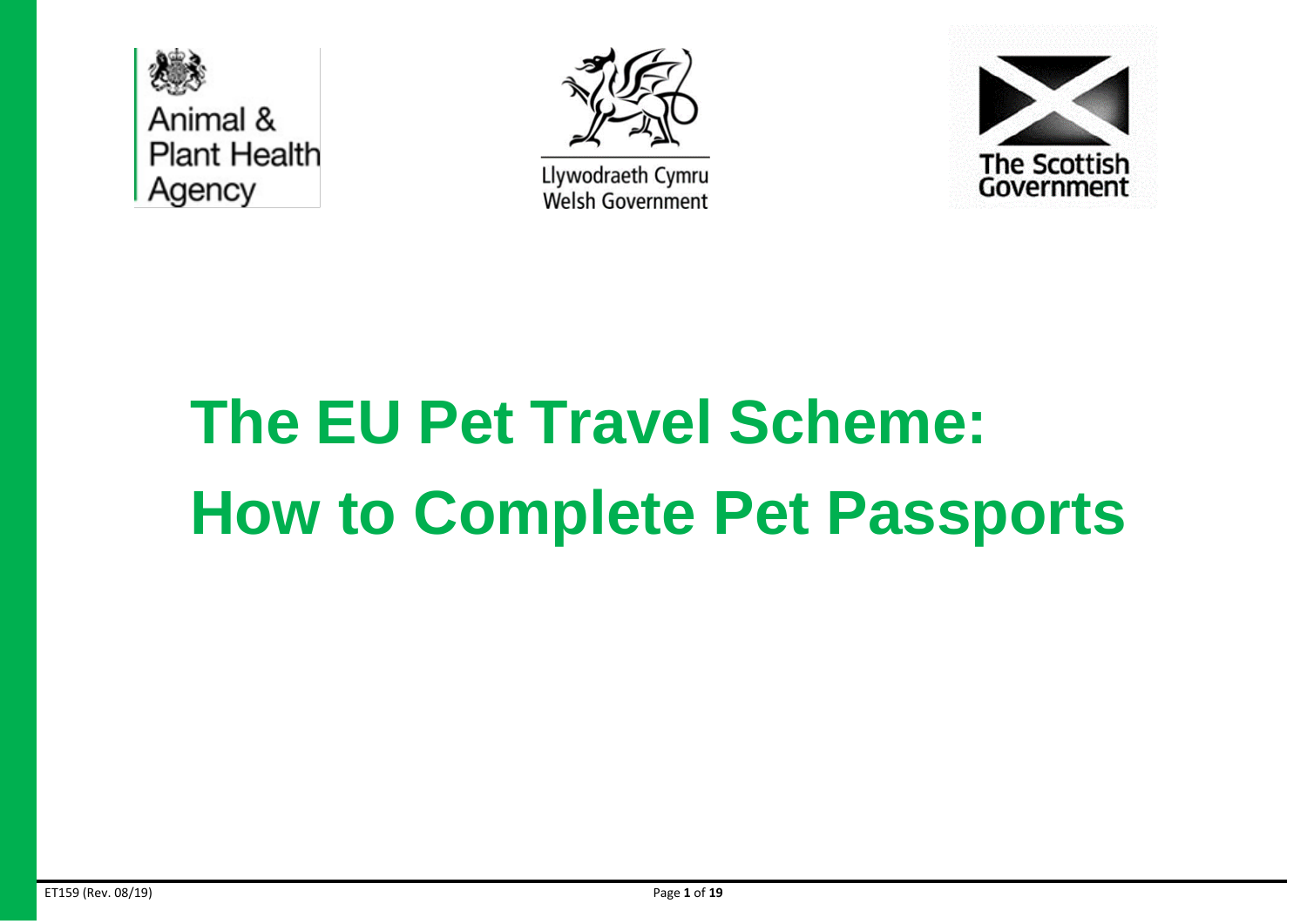### **Contents**

#### 1. [Overview](#page-2-0)

- [The Pet Travel Scheme](#page-2-1)
- [Issuing a pet passport](#page-2-2)
- [Who can issue a pet passport?](#page-3-0)
- 2. [Section I: Owner Details](#page-4-0)
- 3. [Section II: Description of Animal](#page-5-0)
- 4. [Section III: Marking of Animal](#page-6-0)
- 5. [Section IV: Issuing of the Passport](#page-7-0)
- 6. [Section V: Vaccination Against Rabies](#page-8-0)
	- [Manufacturer, Name of Vaccine, Batch number](#page-8-1)
	- [Vaccination Date, Valid From, Valid Until](#page-9-0)
	- [Authorised Veterinarian](#page-9-1)
	- [Old style pet passports](#page-9-2)
	- **[Booster vaccinations](#page-10-0)**
	- [Administering rabies vaccines with other](#page-10-1)  [medications](#page-10-1)
- 7. [Section VI: Rabies Antibody Titration Test](#page-11-0)
	- [Approved laboratories](#page-11-1)
	- **[Missed booster](#page-11-2)**
- 8. [Section VII: Anti-Echinococcus Treatment](#page-12-0)
	- **[Treatment](#page-12-1)**
	- **[Completion](#page-12-2)**
- 9. [Section VIII: Other Anti-Parasite Treatments](#page-13-0)
- 10. [Section IX: Other Vaccinations](#page-13-1)
- 11. [Section X: Clinical Examination](#page-13-2)
- 12. [Section XI: Legalisation](#page-13-3)
- 13. [Section XII: Others](#page-13-4)
- 14. [Other Important Information](#page-14-0)
	- [Record keeping](#page-14-1)
	- [Full passports](#page-14-2)
	- [Lost or stolen passports](#page-15-0)
	- [Young animals](#page-15-1)
	- [Vet certifying own pet](#page-15-2)
	- [Failed microchips](#page-15-3)
	- [Two microchips present](#page-16-0)
	- [Intermittent microchips](#page-16-1)
	- [Requesting further supplies of pet passports](#page-16-2)
	- [Amendments/corrections](#page-17-0)
	- [Suspected Illegal Imports](#page-17-1)
- 15. [Further Information](#page-18-0)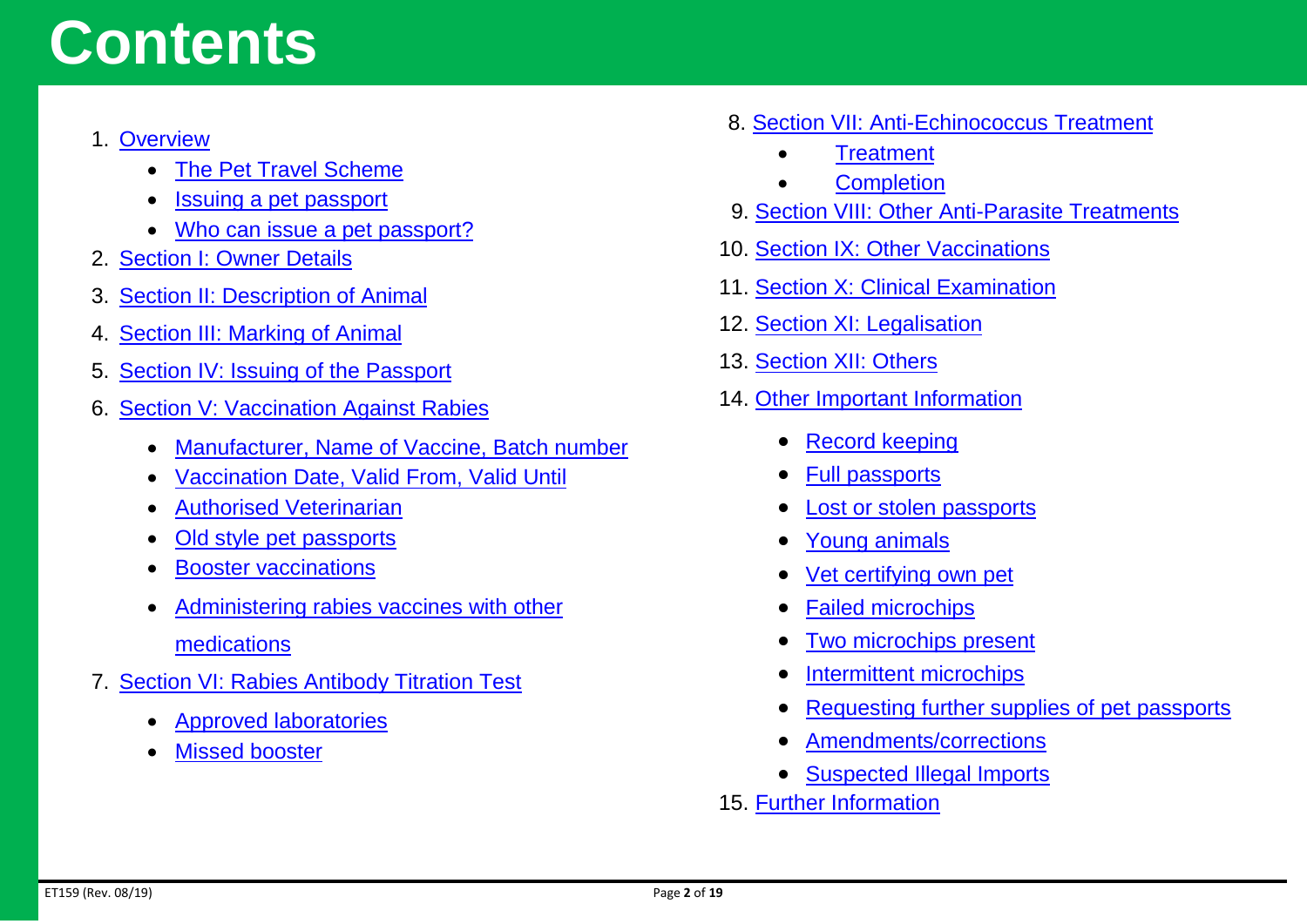### <span id="page-2-0"></span>**Overview**

#### <span id="page-2-1"></span>**The Pet Travel Scheme**

The Pet Travel Scheme (PETS) allows pet dogs, cats and ferrets to enter the UK without quarantine, as long as they meet the conditions of the scheme. UK pet owners can also take their dogs, cats and ferrets abroad and bring them back into the UK without the need for quarantine, provided their pets meet the conditions of the scheme.

The general requirements for exports from the UK to EU countries are:

- Microchip (or legible tattoo imprinted prior to 3 July 2011)
- Rabies vaccination (pet must be at least 12 weeks of age)
- 21 day wait before being eligible to travel to other EU countries
- Pet passport.

See<https://www.gov.uk/take-pet-abroad> for further details.

#### <span id="page-2-2"></span>**Issuing a pet passport**

A passport can be issued for an animal that has been microchipped and vaccinated against rabies. **If an animal is going to re-enter the UK from an [unlisted](https://www.gov.uk/take-pet-abroad/listed-and-unlisted-countries) Third Country, it must also pass a serology test for rabies.**

A passport can also be issued for an animal accompanied by a [Third Country certificate](https://www.gov.uk/government/publications/pet-travel-certificate-for-movement-of-dogs-cats-and-ferrets-from-third-countries) which has been issued in a non-EU country. The animal must be microchipped and have a current rabies vaccination (and have been blood tested, in the case of an unlisted Third Country). The Third Country certificate is valid for up to four months' further movement within the EU after entry.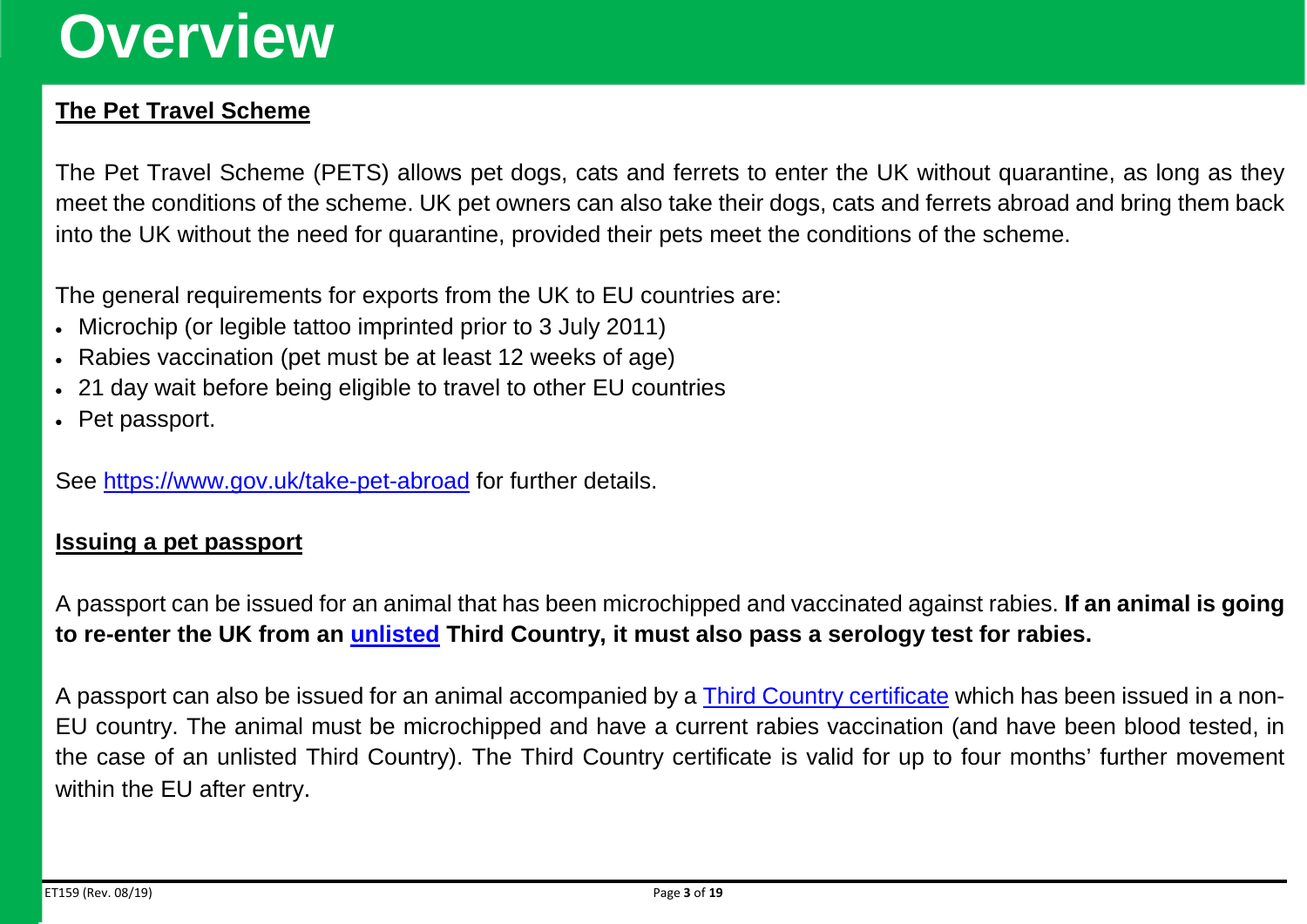#### <span id="page-3-0"></span>**Who can issue a pet passport?**

Where required, the passport should be stamped and signed by an Official Veterinarian (OV) (OCQ(V)CA or SX). Other sections of the passport may be completed, signed and stamped on the basis of evidence of procedures carried out by any registered veterinary surgeon. This evidence may be in the form of:

- a completed EU pet passport issued by another authorised veterinarian
- a record or certificate of current rabies vaccination which bears the microchip/tattoo number of the animal, from any registered veterinarian
- a blood test result provided by a recognised laboratory showing a test result indicating a rabies antibody titre of equal to or greater than 0.5 IU/ml. This document must also bear the animal's microchip/tattoo number and date of rabies vaccination carried out prior to blood sampling.

OVs in the UK can also enter details, such as rabies vaccination boosters or of tapeworm treatment (if appropriate), in a passport issued in another EU country.

The pet passport can be completed in any colour ink.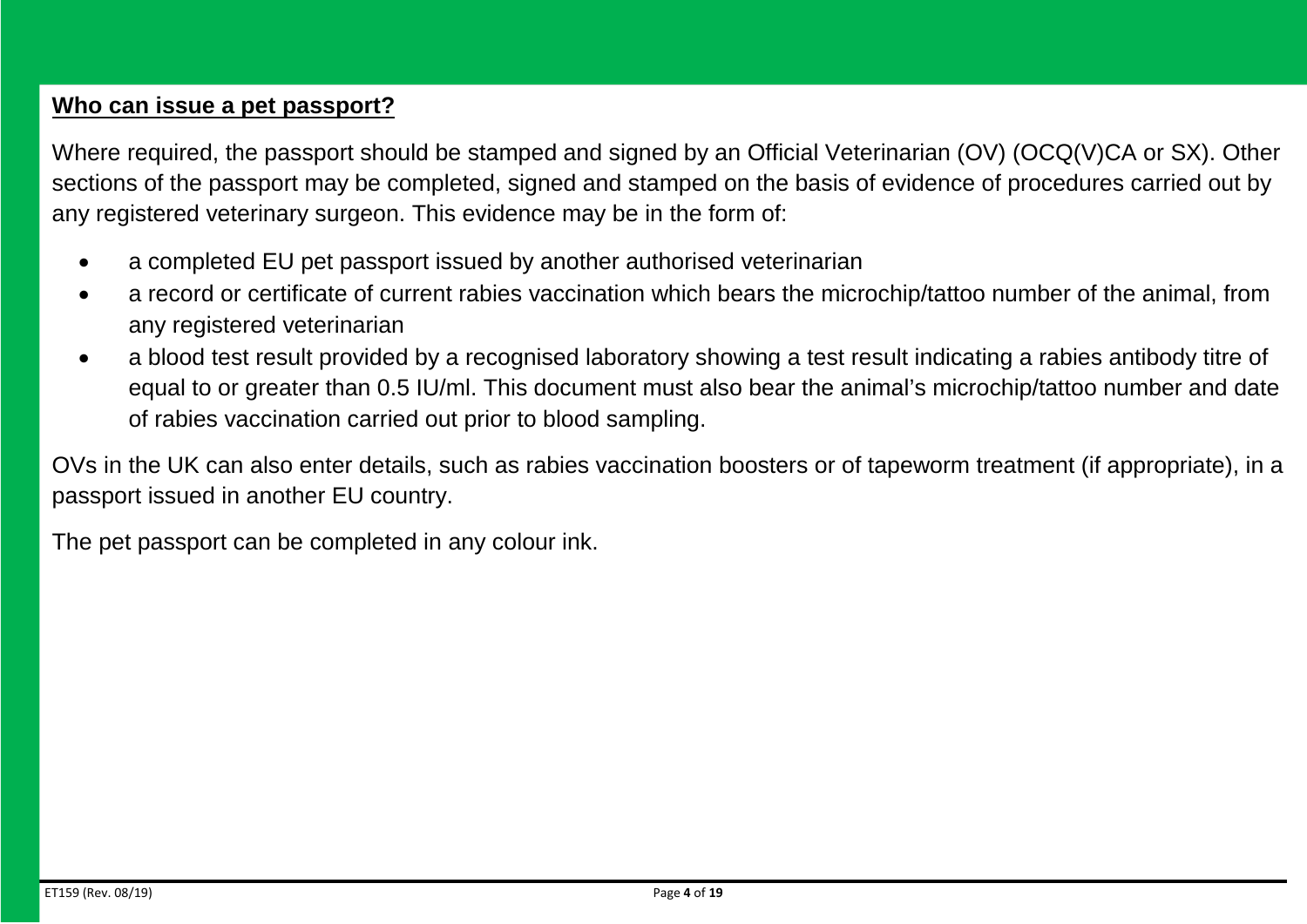### <span id="page-4-0"></span>Section I: Owner Details

- The first name(s), surname and full address of the person to whom the passport is first issued should be entered in Part 1 of this page. **The owner must sign in this section of the passport**.
- The owner named in the passport must be aged over 16.

| <b>I. DETAILS OF OWNERSHIP</b>                                                                                                    |
|-----------------------------------------------------------------------------------------------------------------------------------|
|                                                                                                                                   |
| 1. Name: John                                                                                                                     |
| the control of the control of the control of the control of the<br>Surrname: Smith                                                |
| Addres: 1 Carlisle Road                                                                                                           |
|                                                                                                                                   |
| Post-Code: CA1 1CA                                                                                                                |
| City: Carlisle                                                                                                                    |
| Country England                                                                                                                   |
| Telephone number*: 011111 111110                                                                                                  |
| Signature:<br>Signature                                                                                                           |
| 2. Name:<br><u> 1989 - John Harry Harry Harry Harry Harry Harry Harry Harry Harry Harry Harry Harry Harry Harry Harry Harry H</u> |
| Surmame: _______________________                                                                                                  |
| Addres: ___________________________                                                                                               |
|                                                                                                                                   |
| Post-Code: _________________________                                                                                              |
|                                                                                                                                   |
| Country _____<br>the control of the control of the control of the control of the control of the control of                        |
| Telephone number*: _________                                                                                                      |
| Signature:                                                                                                                        |
| optional                                                                                                                          |
| ISO Country Code + Number                                                                                                         |

#### **Change of owner/address**

If the owner of the animal reports a change of address to a veterinary practice, the details of the new address along with the owner's name should be entered in the next available section and again have an owner signature.

If there is a subsequent change of ownership, the client can enter the details in the next section and sign.

#### **Joint ownership**

The EU Regulation is purposefully designed with one owner in mind and never makes reference to more than one owner. However, pet owners may authorise another person in writing to accompany the pet if they aren't able to travel.

#### **Authorised person**

The pet owner named in Section I may give written authorisation to another person to travel with their pet. This authorisation does not need to follow any particular format, but should contain the details of the owner, the details of the authorised person, and the pet details i.e. microchip number etc.

#### **Non-permanent or correspondence addresses**

There is no requirement for an owner to have a permanent residential address in order to be issued with a pet passport. The passport can be issued with a correspondence address recorded in Section I.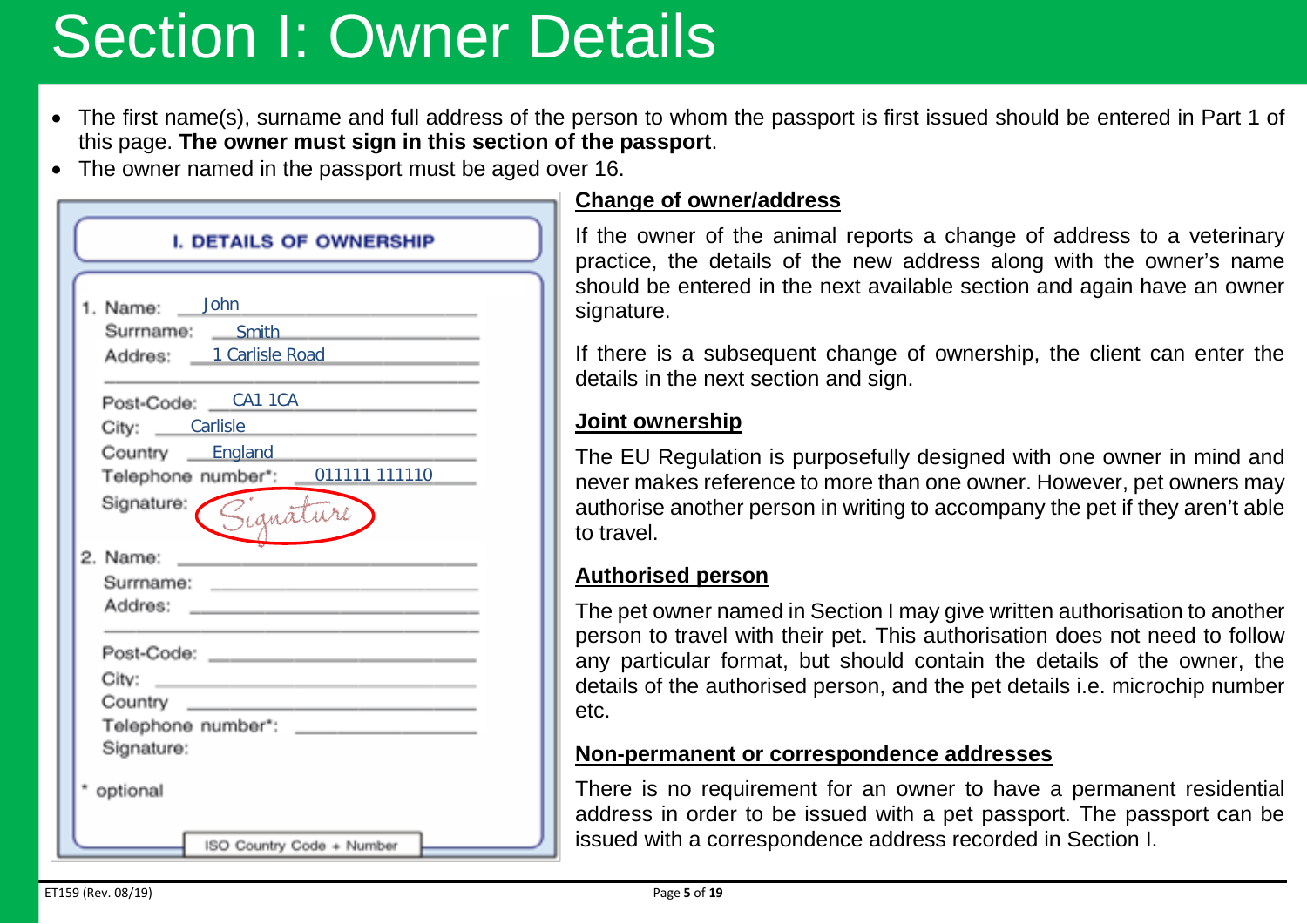### <span id="page-5-0"></span>**Section II: Description of Animal**



- Insertion of a photograph of the animal is optional, and at the owner's expense. The owner is responsible for affixing the photograph to the passport. The borders of the photograph must remain within the marked area and not obscure any other part of this page.
- Parts 1-7 can be completed by practice support staff or a veterinarian.
- The entry for species must be either dog, cat or ferret.
- The date of birth entry may contain the animal's full date of birth, month and year of birth, or just year of birth, as stated by the owner. If the date of birth is not known, an approximate date may be entered.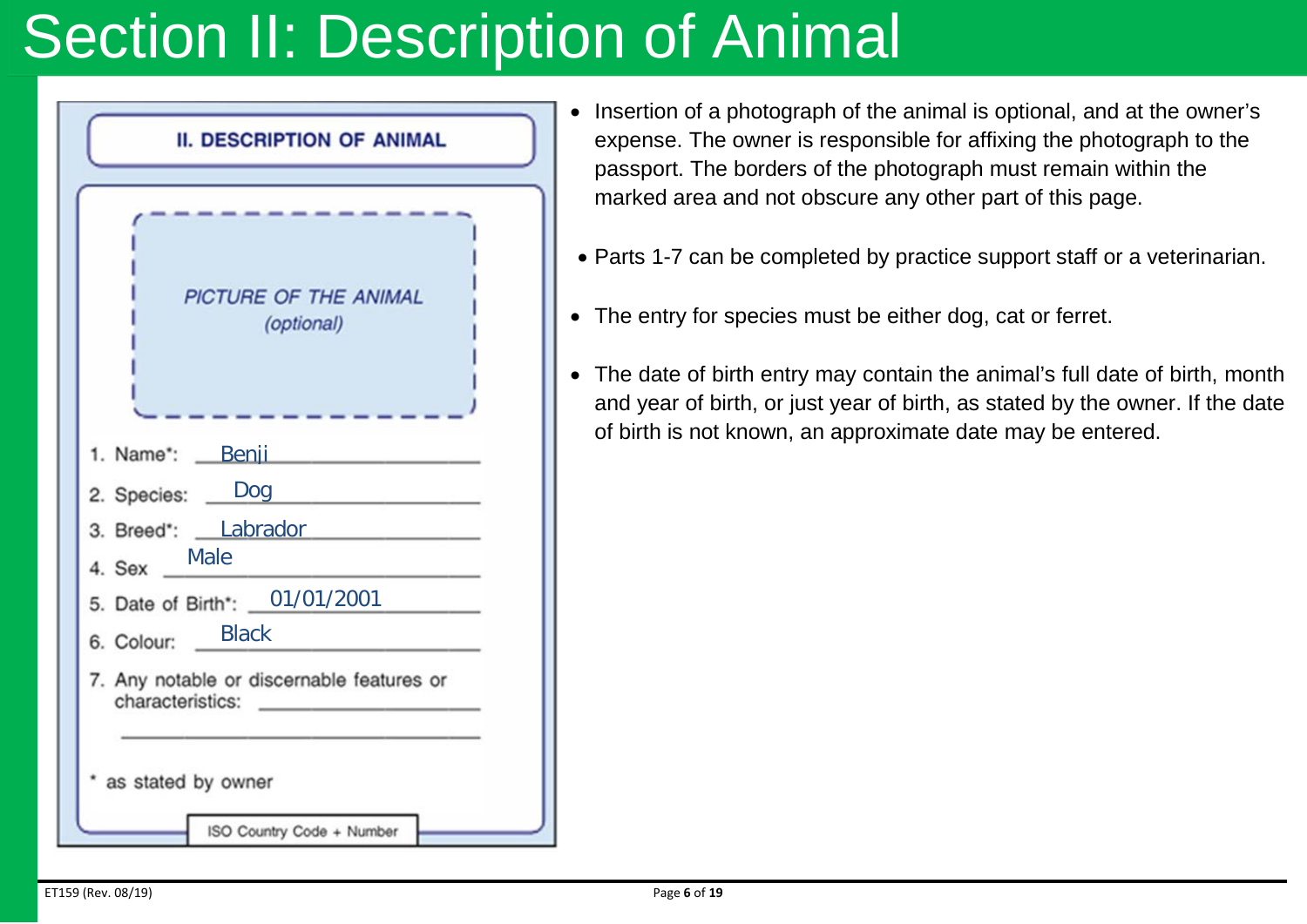### <span id="page-6-0"></span>**Section III: Marking of Animal**

- Can be completed by practice support staff or a veterinarian.
- The microchip/transponder must be scanned and read before any entry is made in this section.

### **III. MARKING OF ANIMAL** 1. Transponder alphanumeric code 985 000 111 000 111 2. Date of application or reading\* of the transponder 01/01/2017 3. Location of the transponder 4. Tattoo alphanumeric code Between shoulder blades5. Date of application/date of reading of the tattoo 6. Location of the tattoo The marking must be verified before any new entry is made on this passport delete as necessary

ISO Country Code + Number

#### **Date of application or reading of the transponder**

**The date of application or reading must not postdate any compulsory vaccination or treatment.** The entry should be in the format dd/mm/yyyy. This section must not be left blank. Do not enter 'not known'.

- If a microchip has been implanted and can be read, but the exact date of microchipping is not known, enter the date of the reading. The appropriate deletion should be made to show which date is being declared.
- Where certifying this information on the basis of evidence provided by another veterinary surgeon, ensure that this date does not postdate any compulsory vaccination or treatment.

#### **Location of transponder**

Insert location of microchip as indicated by passing the reader over the animal.

#### **Tattooing**

Tattoos are not acceptable as a means of identification, unless administered before 3 July 2011. If an inspection of the animal reveals a clearly legible tattoo number, this can be entered in this section.

#### **Lamination**

Once this section is completed, the page must be laminated using the laminate sheet provided. If a mistake is identified after the lamination is sealed, a new passport will need to be issued.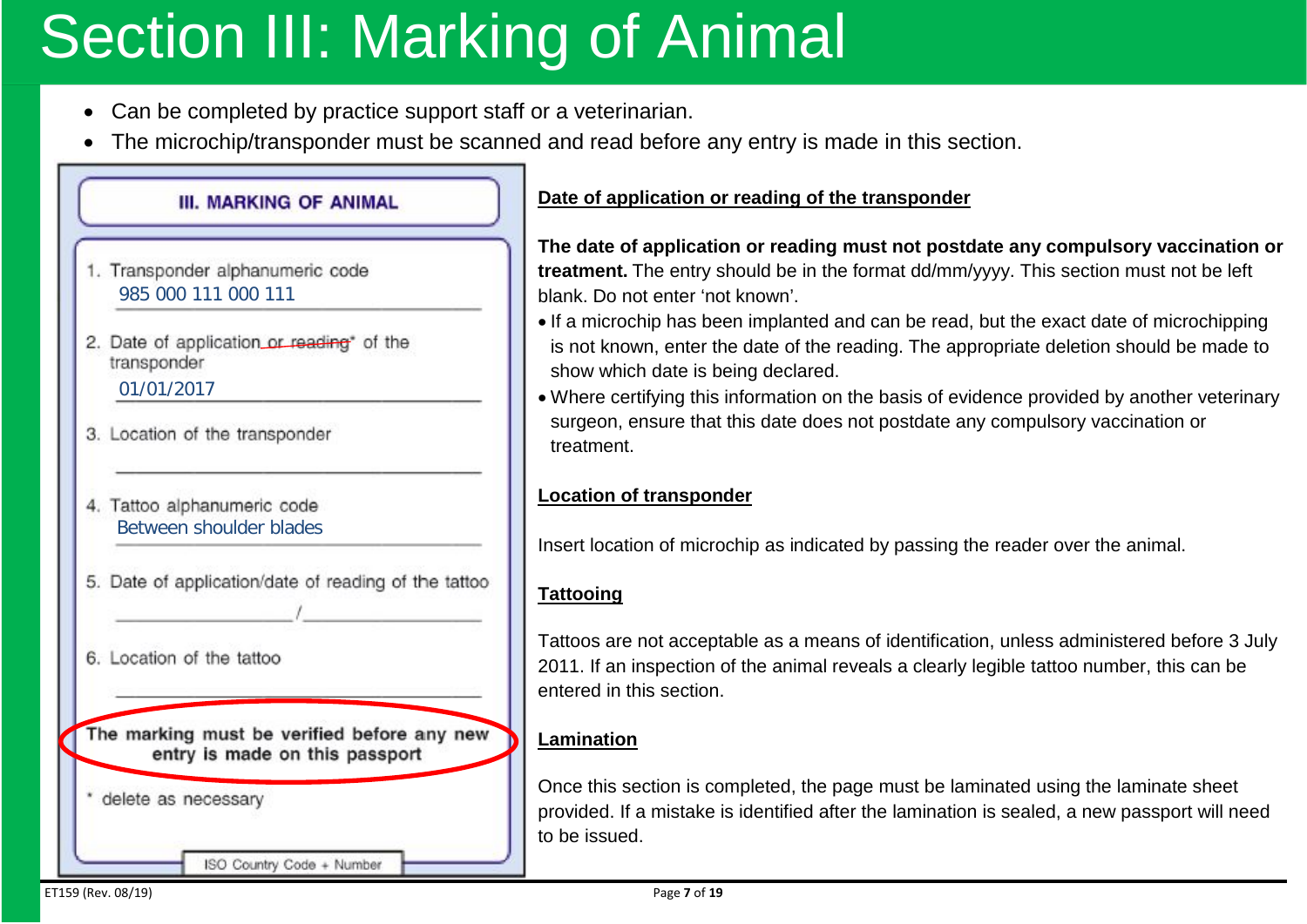### <span id="page-7-0"></span>Section IV: Issuing of the Passport

| IV. ISSUING OF THE PASSPORT                                 |
|-------------------------------------------------------------|
| Name of the authorised veterinarian:<br><b>Helen Bright</b> |
| Address: Eden Bridge House,<br>Lowther Street,              |
| CA3 8DX<br>Post-code:                                       |
| Carlisle,<br>City:                                          |
| England<br>Country:                                         |
| Telephone number: 01000 001100                              |
| E-mail address pettravel@apha.gsi.gov.uk                    |
| 01/01/2017<br>Date of issuing:                              |
| ISO Country Code + Number                                   |

- The passport is issued when Sections I, II, III and IV are completed.
- This page must be completed by an OV and the OV stamp used.
- The address and telephone number should be that of the practice where the passport is issued.
- OVs should enter their practice email address in this section where possible, although locum OVs may enter a private email address.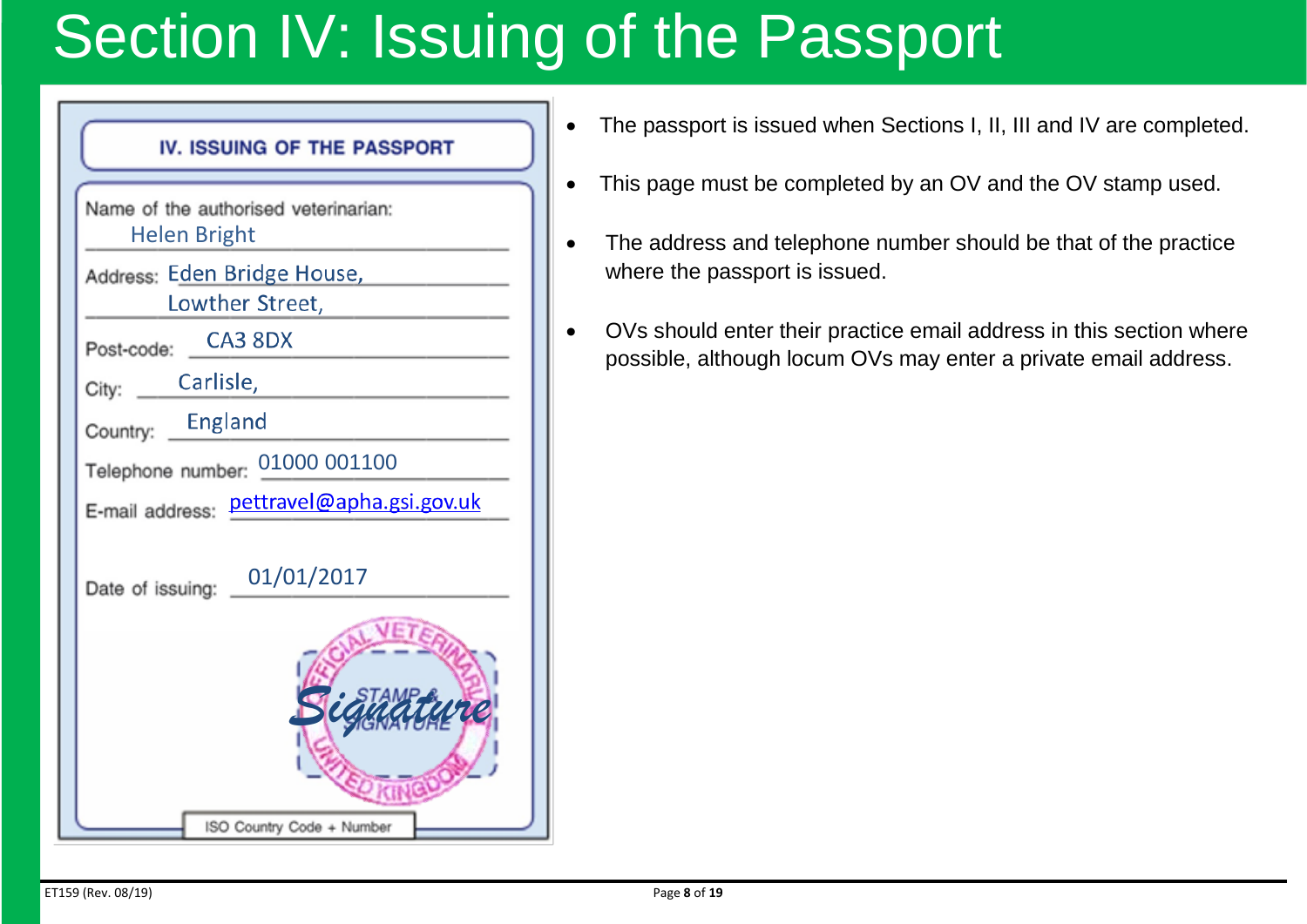### <span id="page-8-0"></span>Section V: Vaccination against Rabies



• This page must be completed by an OV.

• Before any entry is made in any part of this section, the animal's microchip number must be read and verified against the entry in section III of the passport. Details of the current rabies vaccination must be recorded in the passport.

• An approved inactivated rabies vaccine or recombinant vaccine must be used and administered in accordance with the recommendations of the manufacturer.

#### <span id="page-8-1"></span>**Manufacturer, Name of Vaccine and Batch number**

Where possible, the sticker supplied with each dose of vaccine should be inserted in this box. If the sticker does not provide all the required information, please enter any missing information immediately below or adjacent to the sticker. Where a sticker is not available, the required information may be entered by hand. There are additional lamination sheets included in the passport which are 'kiss-cut', and individual sections must be removed and placed over the vaccination sticker for each entry.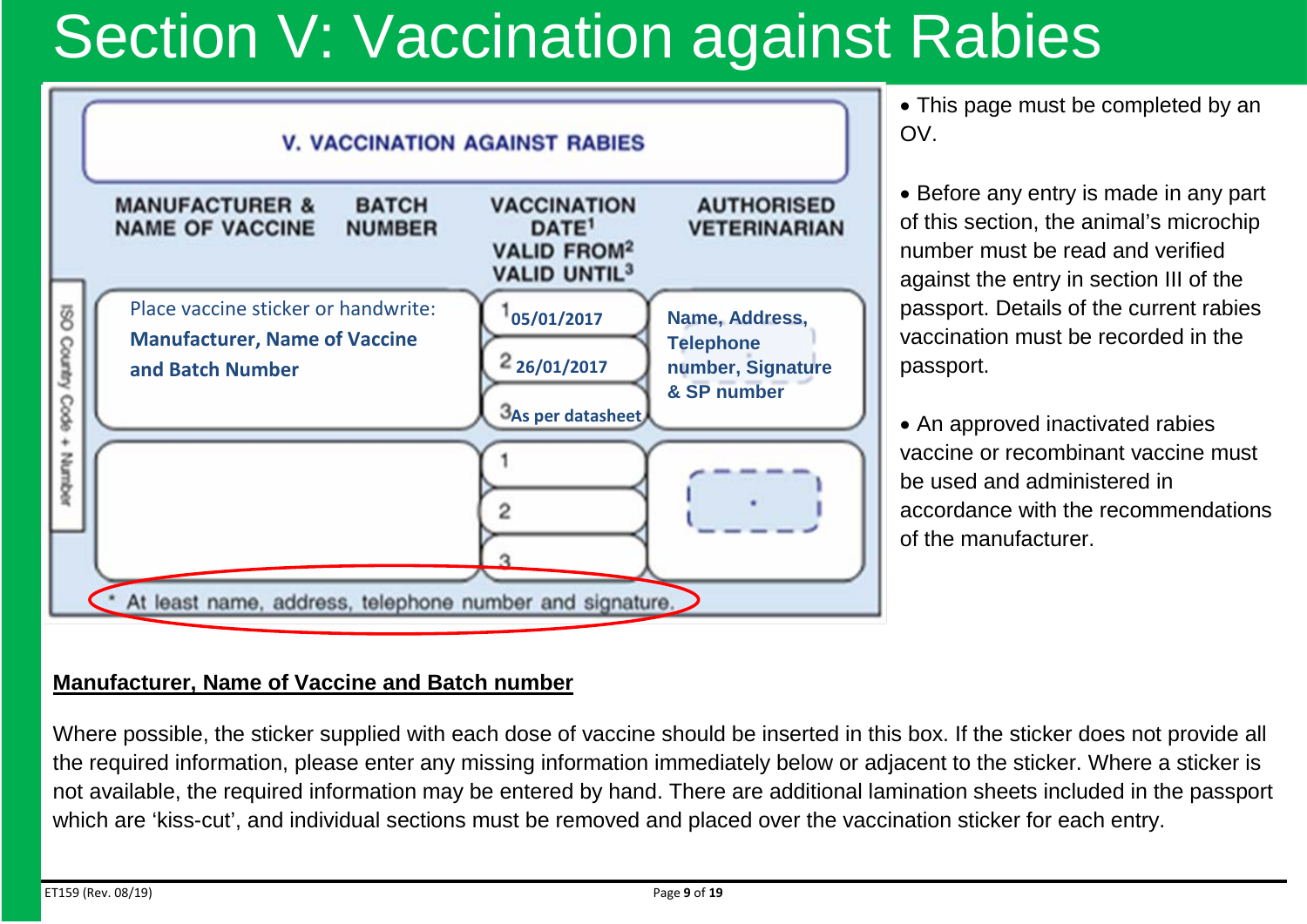#### <span id="page-9-0"></span>**Vaccination Date/Valid From/Valid Until**

If an animal is already vaccinated, the date of vaccination can be entered on the basis of practice records or suitable supporting evidence, which must show the animal's microchip number. A 'valid from' date should be entered for the first recorded vaccine. This date is the 21<sup>st</sup> day after the first vaccination, where the day of vaccination is day 0. Booster vaccinations given within the validity period of the previous vaccine do not need an entry in the 'valid from' field.

The 'valid until' date is the date when the next booster is due, and should where possible be based on the information in the manufacturer's datasheet. If this is not available, valid until dates can be entered on the basis of practice records or suitable supporting evidence, which must show the animal's microchip number. The valid until date will be one to three calendar years after the vaccination date, depending on the validity period of the vaccine used e.g. vaccination date 01/01/2016, valid until 01/01/2019.

#### <span id="page-9-1"></span>**Authorised Veterinarian**

In new style pet passports, **the OV stamp must not be used in this section**. The OV should sign in this section and must enter their name, address, telephone number and SP number. A stamp with these details can be used.

#### <span id="page-9-2"></span>**Old style pet passports**

Old style pet passports (issued prior to December 2014) are valid for travel until all of the treatment spaces are filled. Rabies vaccinations can be added to old style pet passports, even if there has been a break in vaccine cover.

As old style pet passports do not have a box for the 'valid from' date, this information does not need to be included. The vaccine sticker does not need to be laminated.

**A signature and SP stamp must be added to the 'authorised veterinarian' box in old style pet passports.**

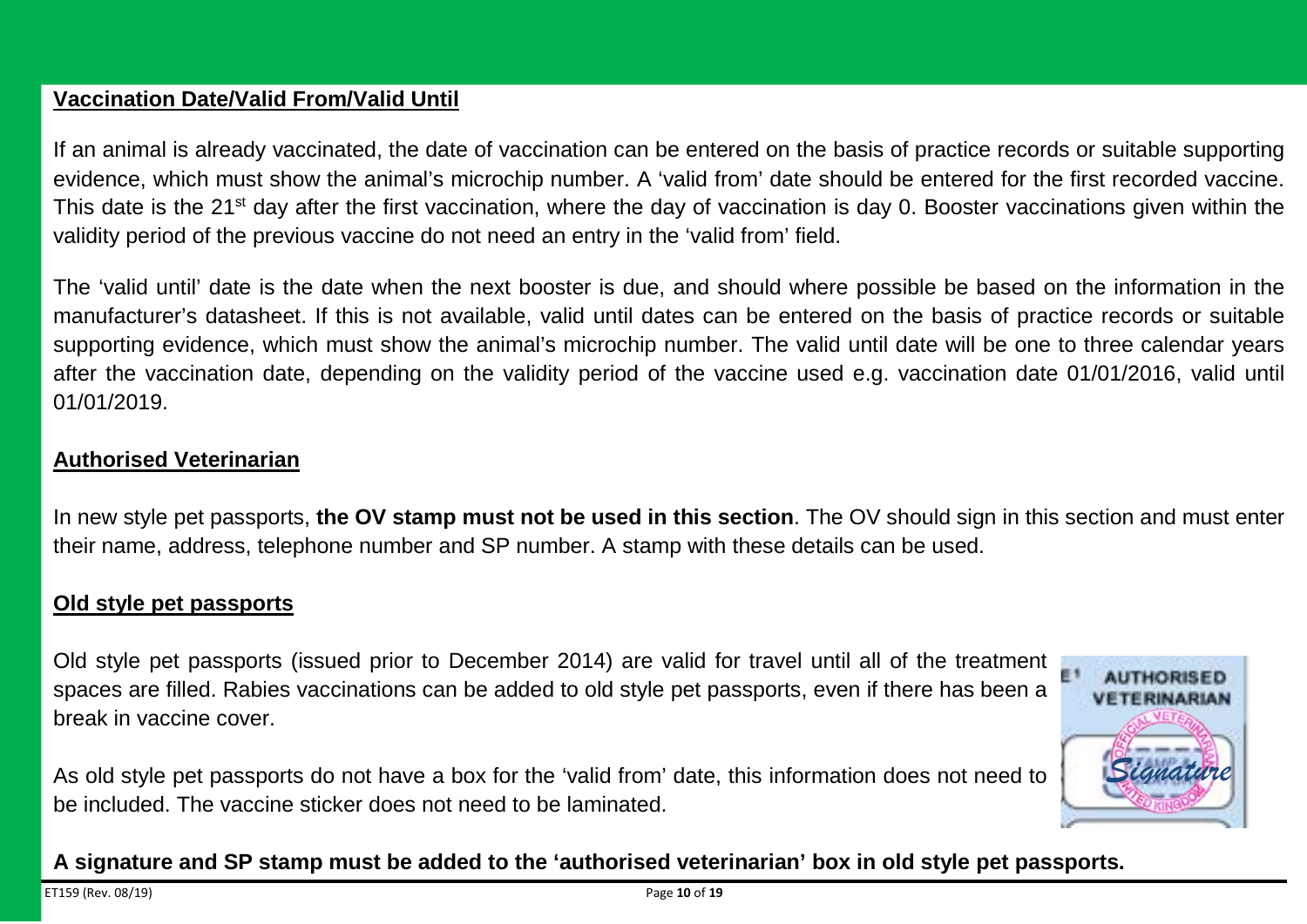#### <span id="page-10-0"></span>**Booster vaccinations**

After a pet has been vaccinated, it will need regular booster vaccinations in accordance with the manufacturer's datasheet. These must be given by the 'Valid until' date. If this date is missed the animal will not meet the conditions of the scheme and will have to be re-vaccinated. The animal will be eligible to travel 21 days after the vaccination.

If a booster has been missed since a blood test was carried out, the blood test will no longer be valid and the pet must be revaccinated and a further blood test performed at least 30 days after vaccination (if returning from an unlisted country).

#### <span id="page-10-1"></span>**Administering rabies vaccines with other medications**

In order to be able to certify a vaccination for pet travel, it must comply with the datasheet. If the datasheet indicates that the vaccine would not be effective when mixed with other drugs/vaccines or might otherwise not be protective (e.g. in immunocompromised animals), OVs must seek advice from the vaccine manufacturer. OVs should only certify a rabies vaccination if the manufacturer can confirm that the animal will be protected in the proposed circumstances.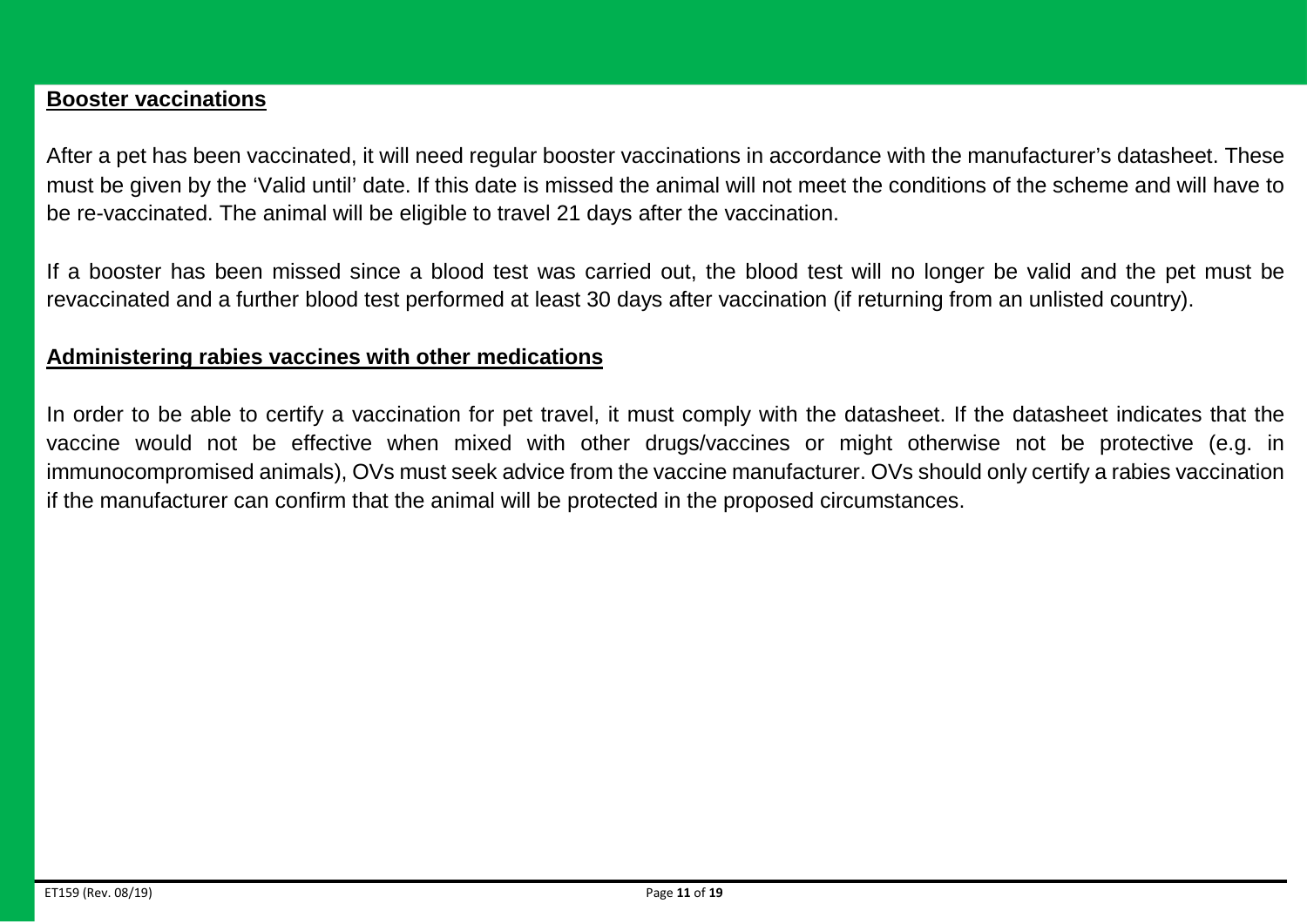## <span id="page-11-0"></span>Section VI: Rabies Antibody Titration Test

Pets travelling to [unlisted Third Countries](https://www.gov.uk/take-pet-abroad/listed-and-unlisted-countries) and returning to the EU must have a blood sample taken at least 30 days after the most recent rabies vaccination (with the date of vaccination counting as day 0) and details of a successful serological test recorded on this page of the passport.

|                                                         | <b>VI. RABIES ANTIBODY TITRATION TEST</b>                                                                                                                                                                                                                                                                                                                                                |
|---------------------------------------------------------|------------------------------------------------------------------------------------------------------------------------------------------------------------------------------------------------------------------------------------------------------------------------------------------------------------------------------------------------------------------------------------------|
| $\overline{180}$<br>Country Code<br>$\ddot{}$<br>Number | I, the undersigned, confirm that I have seen an official record stating that the<br>rabies antibody titration test performed at an EU-approved laboratory on a<br>sample of blood collected on the date mentioned below from the above<br>described animal proved a response to anti-rabies vaccination at a level of<br>serum neutralising antibody equal to or greater than 0.5 IU/ml. |
|                                                         | Sample collected on: At least 30 days after rabies vaccination                                                                                                                                                                                                                                                                                                                           |
|                                                         | Name of the authorised veterinarian:                                                                                                                                                                                                                                                                                                                                                     |
|                                                         | Address:                                                                                                                                                                                                                                                                                                                                                                                 |
|                                                         | Telephone number:                                                                                                                                                                                                                                                                                                                                                                        |
|                                                         | Date:                                                                                                                                                                                                                                                                                                                                                                                    |

<span id="page-11-1"></span>**Approved laboratories**

- This page must be completed by an OV and the OV stamp used.
- Before any entry is made in this section, the animal's microchip number must be read and verified against the entry in section III of the passport.
- A satisfactory result must indicate a titre level equal to or greater than 0.5 IU/ml.
- When a satisfactory test result is received from the laboratory, please complete this section of the passport. The date when the blood sample for the rabies serology was drawn must be entered.

The blood sample must be sent to a [European Union \(EU\) approved laboratory](https://ec.europa.eu/food/animals/pet-movement/approved-labs_en) for testing. Before taking the sample, contact the laboratory to obtain the appropriate sample submission form and seek advice on the correct labelling and means of packaging and transportation of the sample.

#### <span id="page-11-2"></span>**Missed booster vaccinations**

If a booster has been missed since a blood test was carried out, the pet should be re-prepared accordingly. An entry in section XII must be made to indicate that the titre results are no longer valid for EU entry from unlisted Third Countries. The original blood test result in this section must be crossed out, and a new entry made under 'in case of a further test'.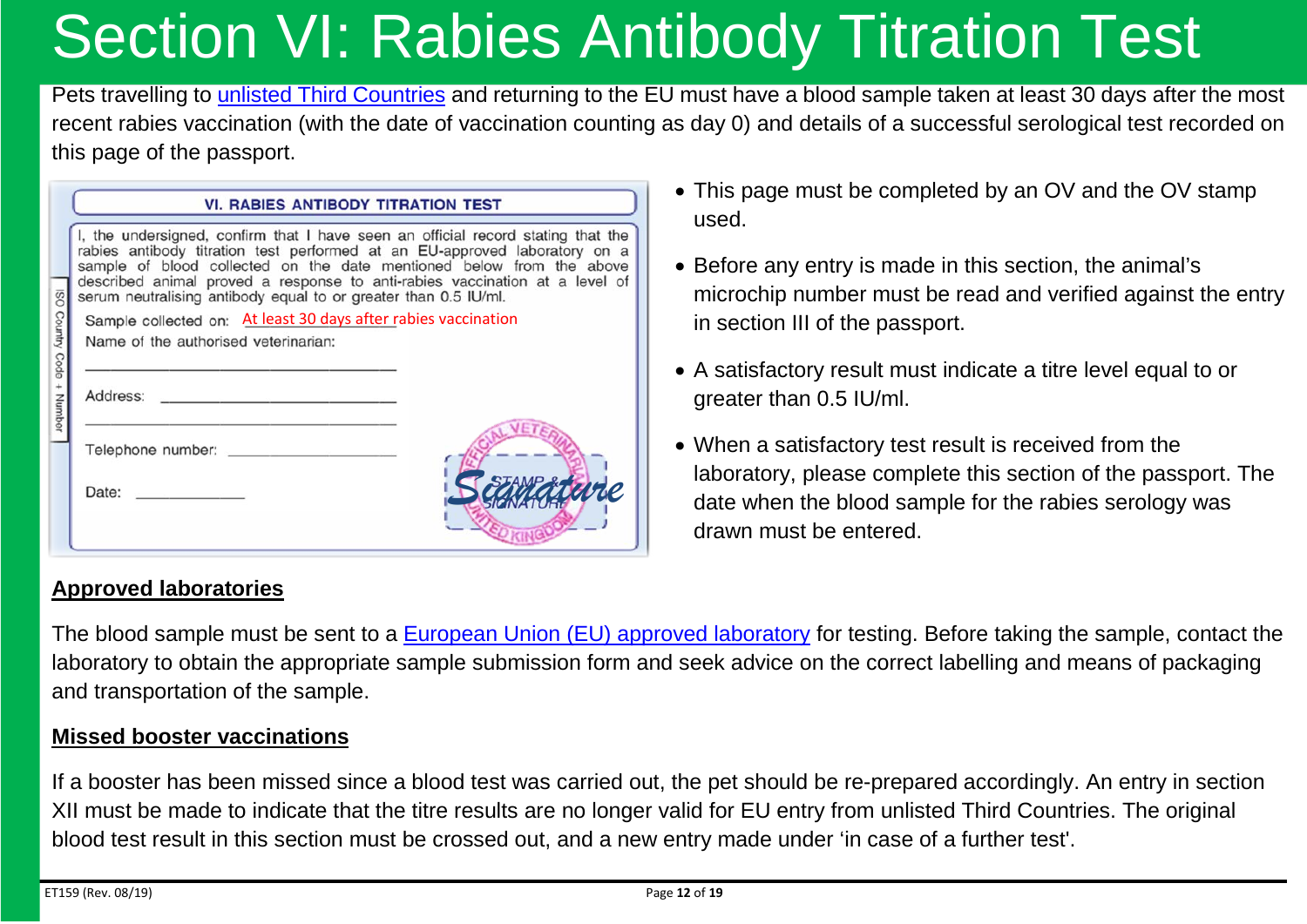## <span id="page-12-0"></span>Section VII: Anti-Echinococcus Treatment



• Before any entry is made in this section, the animal's microchip number must be read and verified against the entry in section III of the passport.

• Before entering or re-entering the UK, a dog must be treated by a qualified veterinarian against the tapeworm *Echinococcus multilocularis*. The treatment must be carried out not less than 24 hours and not more than 120 hours before the pet is landed in the UK (unless travelling directly from Finland, Ireland, Malta or Norway).

• Dogs leaving the UK on short trips will need to have this treatment administered prior to departure from the UK. This is so the timing requirement described above can be satisfied.

#### <span id="page-12-1"></span>**Treatment**

The tapeworm treatment must contain praziquantel, or be a treatment proven to be effective against *Echinoccocus multilocularis.* It must be administered in accordance with the manufacturer's instructions.

#### <span id="page-12-2"></span>**Completion**

The product details should be entered in the box marked 'Manufacturer and name of product'. The date and time of treatment should be entered in the boxes marked 'Date/Time'. Please enter the date in dd/mm/yyyy format. For the time, enter using 24 hour clock, e.g. 15:30.

If the veterinarian administering treatment is an OV, their stamp must be entered in the box marked 'veterinarian'. If the veterinarian administering treatment is not an OV, the practice stamp must be entered in the box. In both cases, the administering veterinarian must also sign in the box.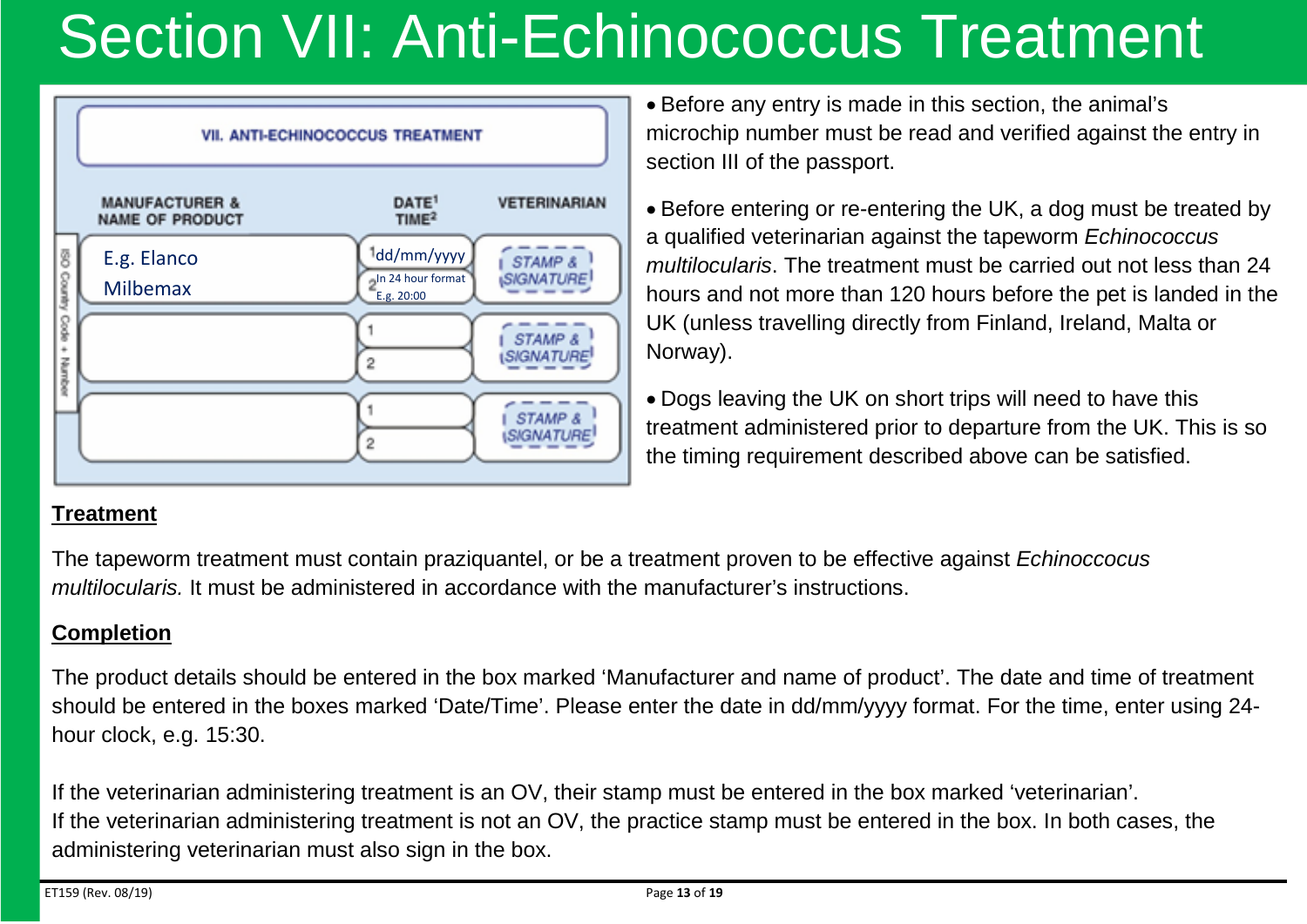## Sections VIII, IX, X, XI and XII

#### <span id="page-13-0"></span>**Section VIII: Other Anti-Parasite Treatments**

Tick treatment in any pet - and tapeworm treatment in cats - is no longer mandatory. It is however recommended that additional attention is paid to these conditions for animals which travel under the Pet Travel Scheme. The use of this section is optional.

#### <span id="page-13-1"></span>**Section IX: Other Vaccinations**

It is not mandatory to complete this section. It may need to be completed if it is decided in the future that the passport can be accepted as an export document to enter a non-EU country. However, veterinarians may enter details of vaccinations administered to the animal, other than against rabies, in this section.

#### <span id="page-13-2"></span>**Section X: Clinical Examination**

Whilst the entry for clinical examination is not required for the movement of dogs and cats to other EU countries, some transport companies may still require owners to produce evidence of an animal's fitness to travel. OVs may, therefore, complete section X of the passport if they wish to do so. **The OV should sign in this section and must enter name, address, telephone number and SP number.** A stamp with these details can be used. The SP stamp must not be used in the signature field. See the [full passports section](#page-14-2) for information on what to do if this section is full.

#### <span id="page-13-3"></span>**Section XI: Legalisation**

This section is not required to be completed at this time. It may need to be completed if it is decided in the future that the passport can be accepted as an export document to enter a non-EU country.

#### <span id="page-13-4"></span>**Section XII: Others**

This section should normally be left blank unless there are special circumstances or conditions that need to be recorded in relation to the passport. See section VI above in relation to missed rabies boosters.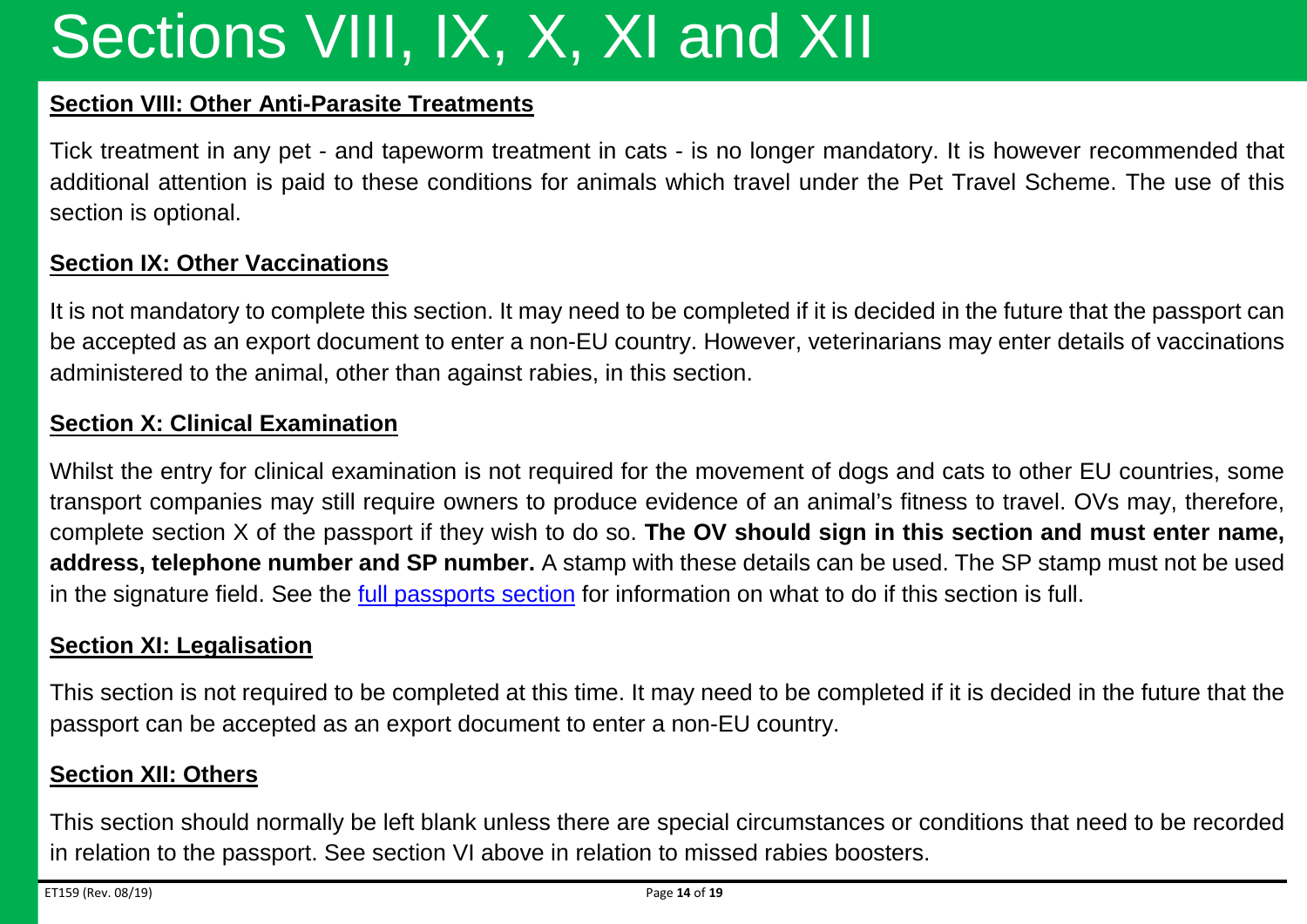### <span id="page-14-0"></span>Other important information

#### <span id="page-14-1"></span>**Record keeping**

Once a passport has been issued, we recommend that you take a photocopy/scan of the passport pages covering passport number, identification, vaccination and serology and retain them for reference. It is mandatory to retain these records for at least three years. The required records to be kept are:

- the passport number
- the location and number of transponder or tattoo, and the date of application or reading of that number
- pet's name, species, breed, sex, colour, date of birth as stated by owner, and any other notable characteristics
- name and contact information of the owner.

#### <span id="page-14-2"></span>**Full passports**

If the clinical examination section is full, OVs can use the following statement if issuing a letter to a client regarding an animal's fitness to travel: "On (date), I examined the animal described in UK pet passport serial no (number) and found it to be free from clinical signs of infectious or contagious disease, including external parasites, and in my opinion, is fit for travel".

If an essential section has become filled, (rabies vaccinations or tapeworm treatment), a new passport must be issued. If the need for a replacement is specifically due to the tapeworm treatment section being full (e.g. a frequent traveller), a second passport may be issued for the dog, in which only sections I-IV are completed. There is no requirement to add previous rabies vaccination details to the second passport but both passports must always be presented for checks to verify the validity of the rabies vaccine entries in the new passport.

Where a second passport is issued, it is recommended that the date of reading of the microchip/tattoo should be the date as noted in the first passport. Where there is any issue or doubt with this date, it is permissible for the OV to use the current date that they themselves check the microchip/tattoo and issue the second passport. In this scenario so long as both passports are carried for travel, the animal will be seen to be compliant.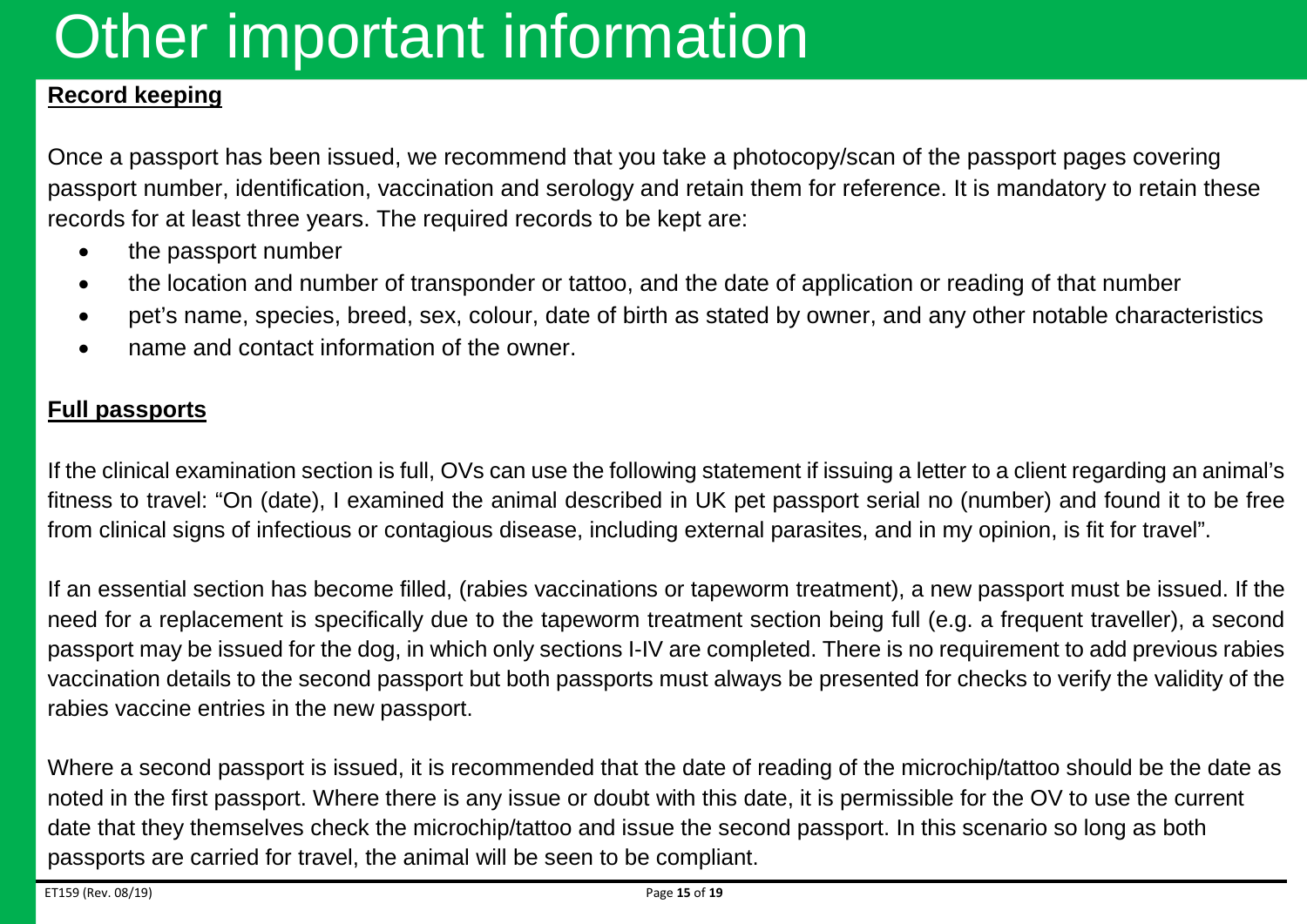#### <span id="page-15-0"></span>**Lost or stolen passports**

If a passport is lost or stolen, it can be replaced on evidence of the animal's vaccination record and blood test result (if applicable); both of which must show the animal's microchip number. Details of the lost or stolen passport, including its serial number, country and date of issue (if known) and should be recorded on the Pet Passport Control Sheet.

#### <span id="page-15-1"></span>**Young animals**

The EU Regulation requires pets to be at least 12 weeks old when vaccinated. This means that no pet can enter the UK unless they are 15 weeks old (12 weeks + 21 day wait). The UK does not permit the entry of young unvaccinated pets.

[Some EU Member States](https://ec.europa.eu/food/animals/pet-movement/eu-legislation/young-animals_en) may accept dogs and cats under 12 weeks of age which have not been vaccinated against rabies, but are accompanied by a pet passport. In such cases it is possible to issue a passport without vaccinating the animal. There must be written evidence to support this.

#### <span id="page-15-2"></span>**Vet certifying own pet**

The RCVS Principles of Certification state that "Veterinarians should not issue a certificate which might raise questions of a possible conflict of interest e.g. in relation to their own animals". On the basis of this, it is advised that treatment/certification to meet PETS requirements should be carried out by a qualified veterinarian who is not the owner of the pet.

#### <span id="page-15-3"></span>**Failed microchips**

In the event that the original microchip is unable to be scanned and read, the pet must be re-chipped. If the pet has been previously prepared for travel, then it must be re-prepared in accordance with pet travel rules and a new pet passport issued. A note should be added in Section XII of the passport, advising that there is another microchip present that cannot be scanned and read. This is in case the fault is intermittent and the failing chip is picked up at the port on entry to the UK.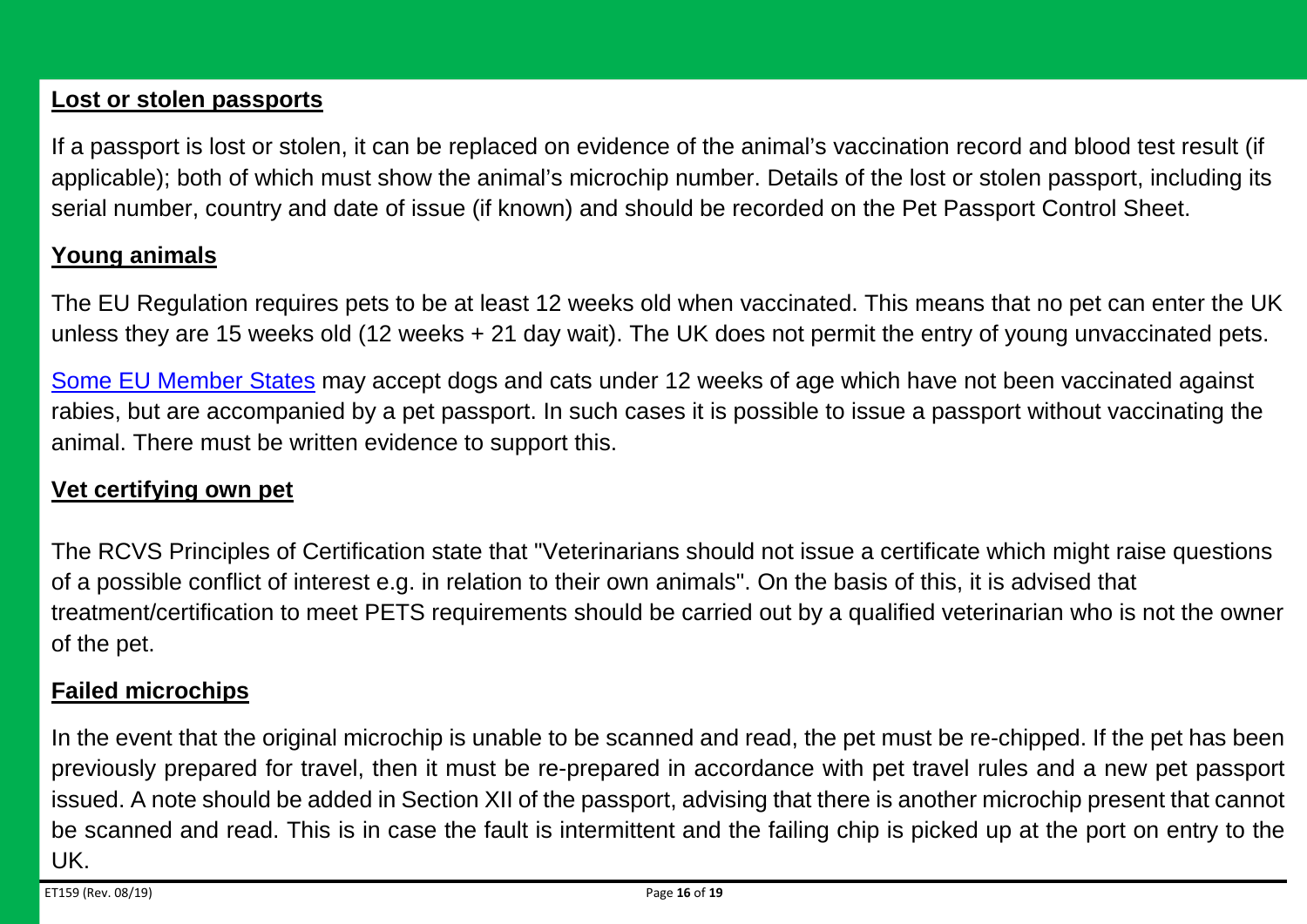#### <span id="page-16-0"></span>**Two microchips present**

In the event that an animal has two microchips, a passport should be issued with **both microchip numbers** recorded in Section III. Both entries must be covered by the lamination.

OVs should add a statement to Section XII of the passport that advises of the existence of another microchip. This statement may only be provided having read both microchips, and should state the following (or similar): *"On (date) I scanned and read microchip number (number associated with PETS preparations). On the same occasion, I also successfully scanned and read microchip number (second microchip number)."* This statement should be signed and stamped by the OV.

#### <span id="page-16-1"></span>**Intermittent microchips**

Should a pet have an intermittent (i.e. occasionally readable) microchip, the vet **must** firstly obtain a reading of the intermittent microchip. Having gained a reading, the vet may then insert a new microchip. This chip should be scanned both before and after insertion to ensure functionality. A new passport should be issued with **both microchip numbers** recorded in Section III and both entries must be covered by the lamination. The vet must then add a comment in the 'Others' section of the passport, stating: *"On (date) I scanned and read microchip number (intermittent chip number). Having gained a reading, I then inserted chip number (new chip number) on the same day, and in accordance with Defra requirements."*

This statement should be signed and stamped by the vet. When travelling, pet owners should advise portal staff to check the 'Others' section, in order that they can be assured a new microchip has been inserted to requirements.

#### <span id="page-16-2"></span>**Requesting further supplies of pet passports**

When further supplies of pet passports are required, the completed Control Sheet should be emailed to [petpassportscarlisle@apha.gsi.gov.uk.](mailto:petpassportscarlisle@apha.gsi.gov.uk) The control sheet must provide evidence that at least 15 of the previously received passports have been used. A further batch will not be forwarded without first receiving this evidence.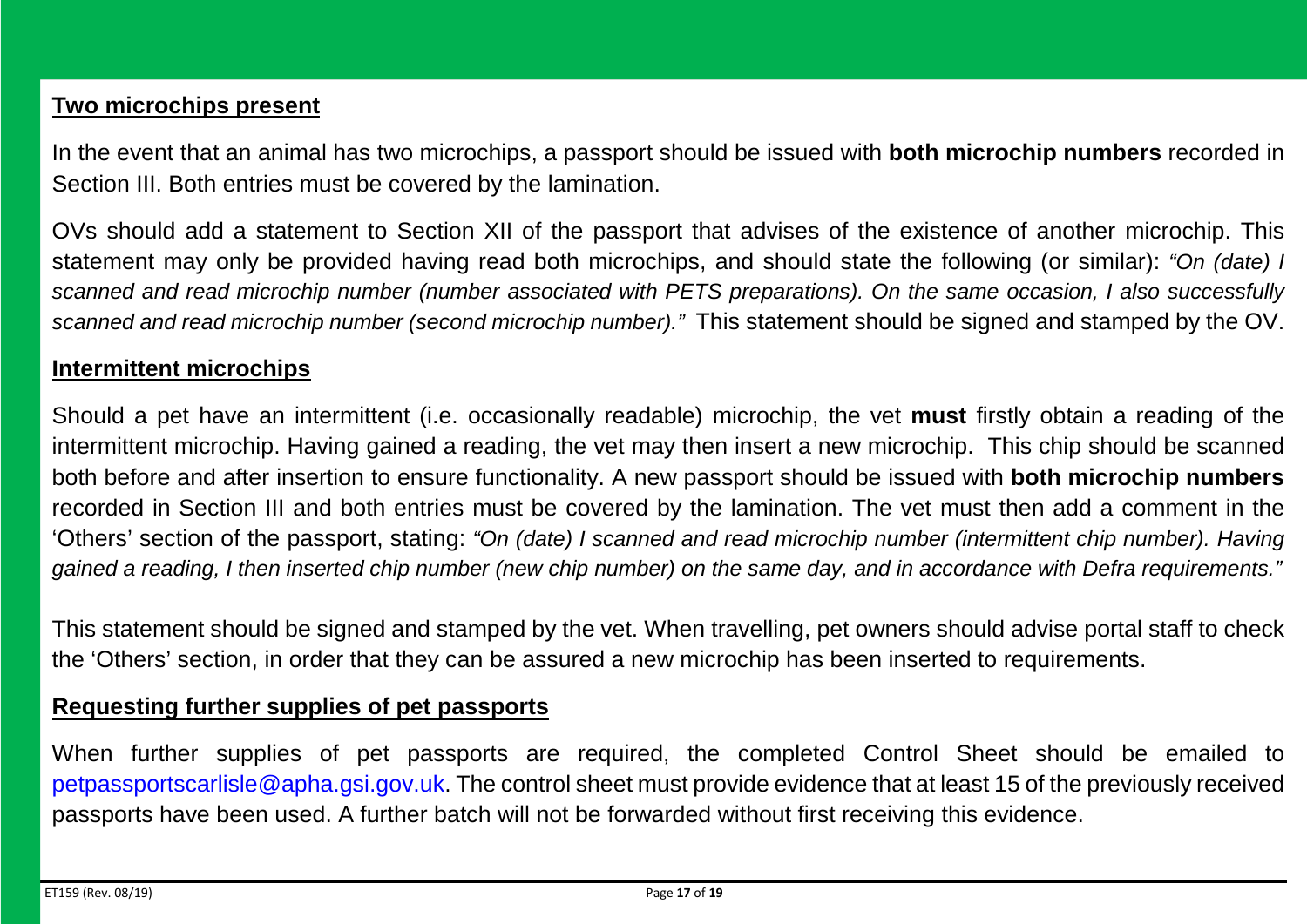#### <span id="page-17-0"></span>**Amendments/corrections**

Spoiled passports should be cancelled by cutting off the top right hand corner of the passport. Cancelled passports should be returned to the owner, or destroyed. When a passport becomes full, it should be cancelled as above and returned to the owner.

Any amendments to the passport must be made by the OV by drawing a single line over the incorrect entry. The correct information must be written legibly above the deleted entry and then initialled and stamped by the OV with the official stamp. The use of correction fluid is not permitted.

If an error is made in the date of rabies vaccination or the expiry date of that vaccine (Section V of the passport), the whole entry for that vaccination should be deleted and initialled and stamped.

A new entry for that vaccination should be entered in the next line in that section of the passport.

#### <span id="page-17-1"></span>**Suspected Illegal Imports**

If you suspect that an animal is not compliant with the rules of the EU Pet Travel Scheme you should contact Trading Standards:

- A postcode search facility is available at<https://www.tradingstandards.uk/consumers/support-advice>
- In Greater London (the 33 Greater London Authorities) you should contact the City of London Animal Health and Welfare Team on 020 8745 7894

Foreign microchips:

• A foreign microchip is not necessarily evidence that an animal has been imported (it indicates where the microchip was manufactured). The microchip may have been purchased and implanted in the UK. An animal with a foreign microchip may also have been legally imported, strayed and then re-homed.